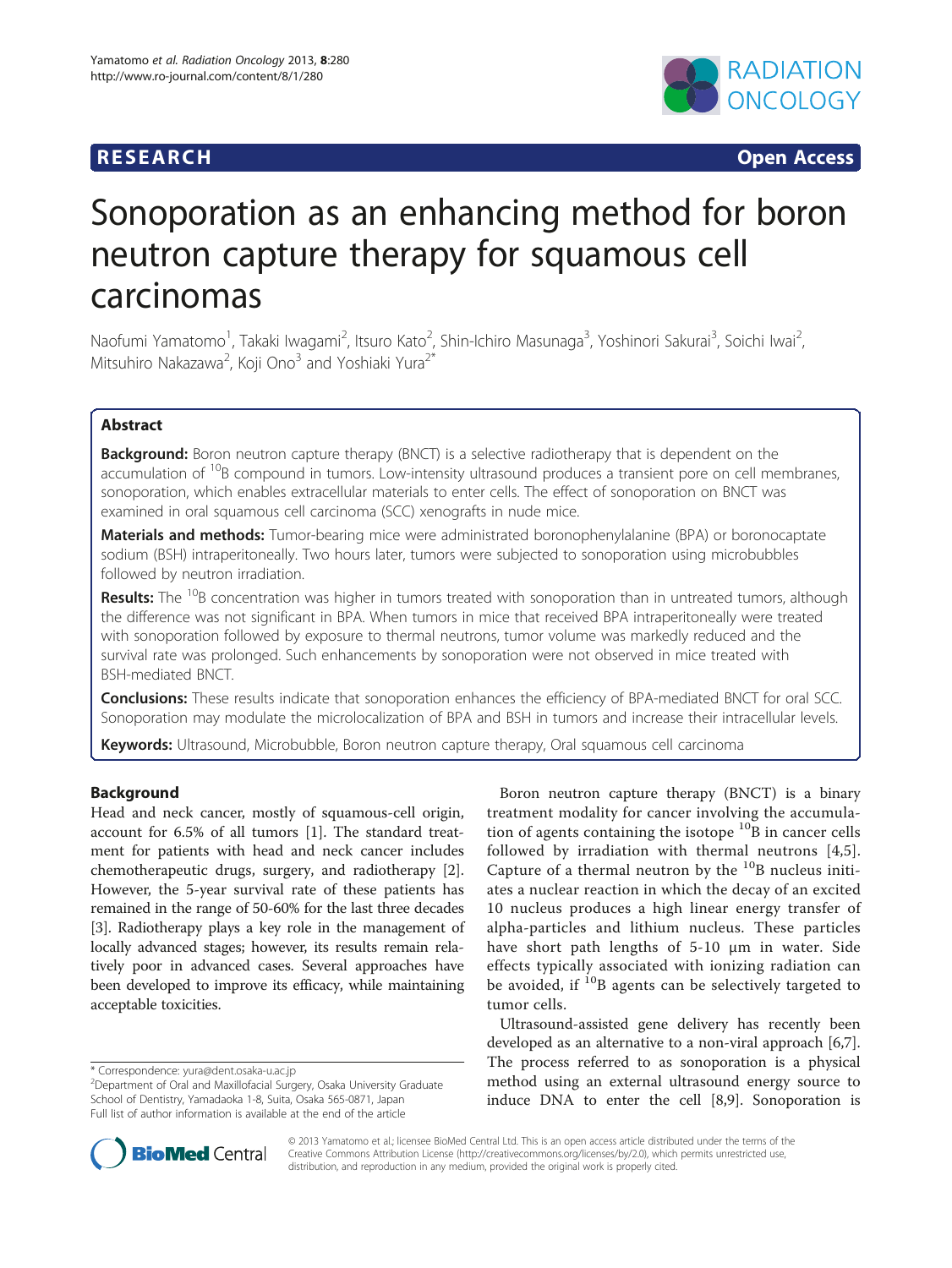potentiated by microbubbles, which are stabilized gas microbubbles, originally developed as ultrasound contrast agents for medical imaging [[10,11](#page-6-0)]. Promising results have been reported using sonoporation for gene transfer in various animal tissues and tumor models [[10,12-14\]](#page-6-0). However, the effect of sonoporation on BNCT has not yet been studied. In the present study, we examined whether sonoporation with microbubbles could enhance the antitumor effect of BPA- or BSH-mediated BNCT on human oral squamous cell carcinoma (SCC) xenografts in nude mice.

# Materials and methods

### Cells and tumors

The human oral SCC cell line SAS was obtained from the Japanese Collection of Research Bioresources (Tokyo, Japan). To generate tumors in nude mice,  $1 \times 10^6$  cells were inoculated subcutaneously into the back of the leg of 5-week-old female Balb/c nude mice (Clea Japan Inc., Japan). Animals were used for BNCT experiments when the tumors reached a suitable size, i.e., approximately 5 mm in diameter.

# Sonoporation

SonoVue (Bracco Diagnostic, Princeton, NJ), a lipid-shelled ultrasound contrast agent filled with perfluorocarbon gas [\[15](#page-6-0),[16\]](#page-6-0), is composed of  $5 \times 10^8$  microbubbles/ml, having an average diameter of 2.5 μm. Microbubbles were used at a dose of  $5 \times 10^7$  /100 μl. An ultrasound machine, Sonitron 2000 V (NEPAGENE Japan, Chiba, Japan), was used for ultrasound exposure and the head of the transducer, 12 mm in diameter, was placed on the skin through an ultrasound contact gel. The ultrasound frequency was 1 MHz throughout the experiments. Ultrasound was adjusted to supply an intensity of  $0.5 \text{ W/cm}^2$  at a duty cycle of 20% for 10 sec, referring to the results of a previous study [[17\]](#page-6-0). To determine the effect of sonoporation (ultrasound in the presence of microbubbles), tumors in nude mice received microbubbles and then were exposed to ultrasound. Control tumors were left untreated. Tumor length (L) and width (W) were measured every 3-4 days. Tumor volume (V) was determined by the formula:  $V = LW^2/2$ .

To determine the effect of sonoporation with microbubbles on the growth of nude mouse tumor, three tumors in nude mice received microbubbles followed by exposure to ultrasound. They were then followed for 14 days and the tumor size was measured and volume was calculated.

#### Boron compounds

10B-enriched ( >98%) BPA was obtained from Boron Biologicals, Inc., (Raleigh, NC, USA) and converted to a fructose complex following the method by Coderre et al [[18](#page-6-0)]. The aqueous solution of BPA was prepared at a

concentration of 250 mg/ml  $(21.28 \text{ mg}^{-10}B/\text{ml})$ . BSH (Boron Biologicals) was dissolved in physiological saline. To evaluate their concentrations in tumors, BPA and BSH were injected intarperitoneally at a dose of 250 mg/kg and 75 mg/kg, respectively. For the measurement of  $^{10}$ B concentrations, tumors were excised immediately after sonoporation and tumor tissues were dissolved in 0.95 M ammonium sulfate and diluted by 10 volumes of water. The  $10B$  concentration in the sample was measured by inductively coupled plasma-mass spectrometry (ICP-MS) Agilent 7700 (Agilent Technologies, Palo Alto, CA, USA). Three to four samples were used to determine the concentrations of  $^{10}$ B and the mean values were determined.

### BNCT for oral SCC xenografts in nude mice

Tumor-bearing animals were given an intraperitoneal injection of BPA or BSH. Two hours later, tumors were subjected to sonoporation followed by neutron irradiation. Control tumors were left untreated. Neutron irradiation was delivered via a neutron beam at 1 MW (thermal neutron mode 00-0011) in the Kyoto University Research Reactor (KUR). The mouse was held stationary during the irradiation for 120 min in a custom-designed acrylic resin box from which the tumor-bearing legs were pulled out through a narrow slit and fixed with adhesive. A LiF thermoplastic plate with a hole that defined the irradiation field was placed on the animal to expose the tumorbearing leg only to the neutron beam. Neutron fluence was measured from the radioactivation of gold foil (3 mm in diameter, 0.05 mm thick) placed at the front and back of the tumors [[19](#page-6-0)]. The average fluence of the thermal neutron was  $4.72 \times 10^{12}$  n/cm<sup>2</sup> at 1 MW. Thermoluminescent dosimeters were used for gamma-ray dosimetry, and the total gamma ray dose was 3.95 Gy after irradiation for 120 min. Thermal neutron fluence was converted to a physical dose using the equation D =  $\Phi$ {(7.43 × 10<sup>-14</sup>)B +  $(6.782 \times 10^{-14})$ N} + G.

Where  $D =$  physical dose,  $\Phi =$  neutron fluence (n/cm<sup>2</sup>),  $B = boron concentration (ppm)$ ,  $N = nitrogen concentration$ tion (2%), and  $G =$  gamma-ray dose (Gy). The  $^{10}B$  concentrations were measured twice and the mean values were obtained. The experiments for antitumor effect on BNCT were started at the time of neutron irradiation. Experimental groups included untreated control, neutron only, BPA-mediated BNCT, BPA-mediated BNCT in combination with sonoporation, BSH-mediated BNCT, and BSH-mediated BNCT in combination with sonoporation groups. In the case of BNCT in combination with sonoporation, neutron irradiation was started immediately after sonoporation. Four tumors in each group were used in an experiment. Repeated data were combined to evaluate tumor volume and survival rate. Experiments using nude mice were performed with the approval of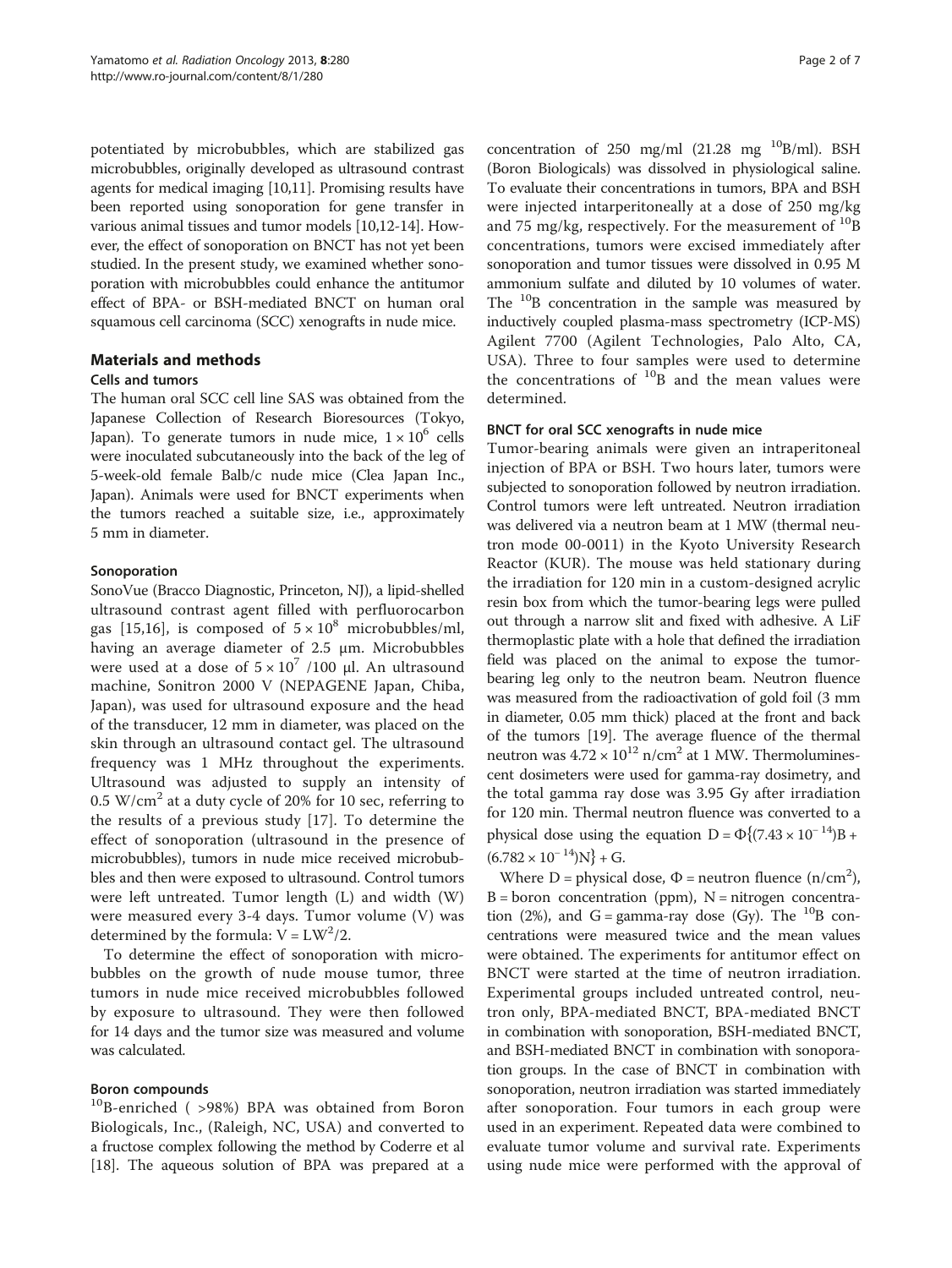the Institute of Laboratory Animals, Osaka University Graduate School of Dentistry.

#### Histological examination

Tumors were treated by BNCT in combination with sonoporation and subjected to histological examination 24 h later. Tumor tissues fixed in 10% formalin were embedded in paraffin. Sections were deparaffinized, rehydrated, and stained with hematoxylin and eosin (H-E).

#### Statistical analysis

All values were expressed as the mean  $\pm$  SD. A repeated measure ANOVA test was used to determine the significance of differences in tumor volume. After confirming significant differences, the mean tumor volume in each group was analyzed with the unpaired Student's  $t$  test. The survival time of animals was converted to Kaplan-Meier plots, and the significance of the difference in survival was calculated using the generalized Log-rank test. These statistical analyses were performed using the software Statcel2, version 2 (OMS, Tokyo, Japan). A value of P < 0.05 was considered to be significant.

#### Results

### Incorporation of  $10B$  into oral SCC xenografts in nude mice

In previous studies, the  $^{10}B$  concentration of tumors reached a maximal level 2 h following the intraperitoneal injection of BPA [\[20\]](#page-6-0). Tumor-bearing mice were also intraperitoneally administered BPA or BSH and tumors were removed 2 h later to measure concentrations of  $10B$ . In the sonoporation groups, tumors received microbubbles, and were then exposed to ultrasound prior to sampling for the measurement of intratumoral  $^{10}$ B concentrations. When tumors that received intraperitoneal injection of BPA were subjected to sonoporation, the  $^{10}$ B concentration was increased from  $16.82 \pm 6.23$  to  $22.72 \pm 7.71$  ppm. In BSH-injected animals, the <sup>10</sup>B concentration in tumors was increased from  $3.18 \pm 1.09$  to 9.84  $\pm$  7.53 ppm by sonoporation (Table 1). Using  $^{10}B$ concentrations in the tumors, the physical doses in the BPA-mediated BNCT and BPA-mediated BNCT in

Table 1 Physical doses for nude mouse tumors

| Group         | <sup>10</sup> B concentration (ppm) | Physical dose (Gy) |
|---------------|-------------------------------------|--------------------|
| N             |                                     | 459                |
| $RPA + N$     | $16.82 + 6.23$                      | $10.49 + 2.18$     |
| $RPA + S + N$ | $22.72 + 7.71$                      | $12.55 + 2.70$     |
| $BSH + N$     | $3.18 + 1.09$                       | $5.70 + 0.38$      |
| $BSH + S + N$ | $9.84 + 7.53*$                      | $804 + 264*$       |

N, neutron irradiation; BPA, Intraperitoneal injection of BPA; S, Sonoporation (ultrasound irradiation in the presence of microbubbles); BSH, Intraperitoneal injection of BSH. Values except for N were means  $\pm$  SD of three to four determinations. \*P < 0.05 vs. BSH + N.

combination with sonoporation groups were calculated as  $10.49 \pm 2.18$  and  $12.55 \pm 2.70$  Gy, respectively. Physical doses in the BSH-mediated BNCT and BSH-mediated BNCT in combination with sonoporation groups were  $5.70 \pm 0.38$  and  $8.04 \pm 2.64$  Gy, respectively (Table 1). In both boron concentration and physical doses, there was a significant difference  $(P < 0.05)$  between BSH groups with or without sonoporation, but such difference was not observed in BPA.

#### Effect of sonoporation on tumor volume

Whether sonoporation with microbubbles could affect the growth of nude mouse tumor was examined. Tumors received microbubbles followed by exposure to ultrasound. Fourteen days later, the tumor volume was increased from  $242 \pm 96$  mm<sup>3</sup> to  $1286 \pm 557$  mm<sup>3</sup> and was 5.3-fold higher than that of the initial volume, while tumor volume in the control was  $252 \pm 87$  mm<sup>3</sup> to  $1359 \pm 380$  mm<sup>3</sup> and the increase was 5.4-fold. No significant difference was observed between the groups treated with sonoporation or controls, which indicated that ultrasound with microbubbles did not inhibit the growth of tumors.

# Effect of BNCT in combination with sonoporation on tumor volume

Tumor-bearing animals were administered BPA or BSH intraperitoneally. Two hours later, tumors were treated with BNCT in combination with sonoporation or without. The experimental groups were as follows: untreated control, neutron only, BPA-mediated BNCT, BPA-mediated BNCT in combination with sonoporation, BSH-mediated BNCT, and BSH-mediated BNCT in combination with sonoporation. In control animals, tumors continued to grow and were  $2354 \pm 551$  mm<sup>3</sup> 28 days after the start of the experiment (Figure [1](#page-3-0)). A significant difference was observed between the BPA-mediated BNCT and neutron only groups 28 days after BNCT ( $P < 0.05$ ). When tumors were subjected to BPA-mediated BNCT in combination with sonoporation, tumor volume was markedly decreased from 4 days after neutron irradiation and most tumors became undetectable at 8 days. A significant decrease was observed between the BPA-mediated BNCT and BPA-mediated BNCT in combination with sonoporation groups 28 days after BNCT ( $p < 0.01$ ). In the BSHmediated BNCT group, sonoporation did not alter the effect of BNCT on tumor volume (Figure [1\)](#page-3-0).

All untreated control animals died within 60 days of the start of the experiment. Animals exposed to neutron only, BSH-mediated BNCT, BSH-mediated BNCT in combination with sonoporation, and BPA-mediated BNCT died by day 96, 79, 62, and 109, respectively. However, animals whose tumors were treated with BPA-mediated BNCT in combination with sonoporation survived longer than those in other groups (Figure [2\)](#page-3-0). The survival rate of mice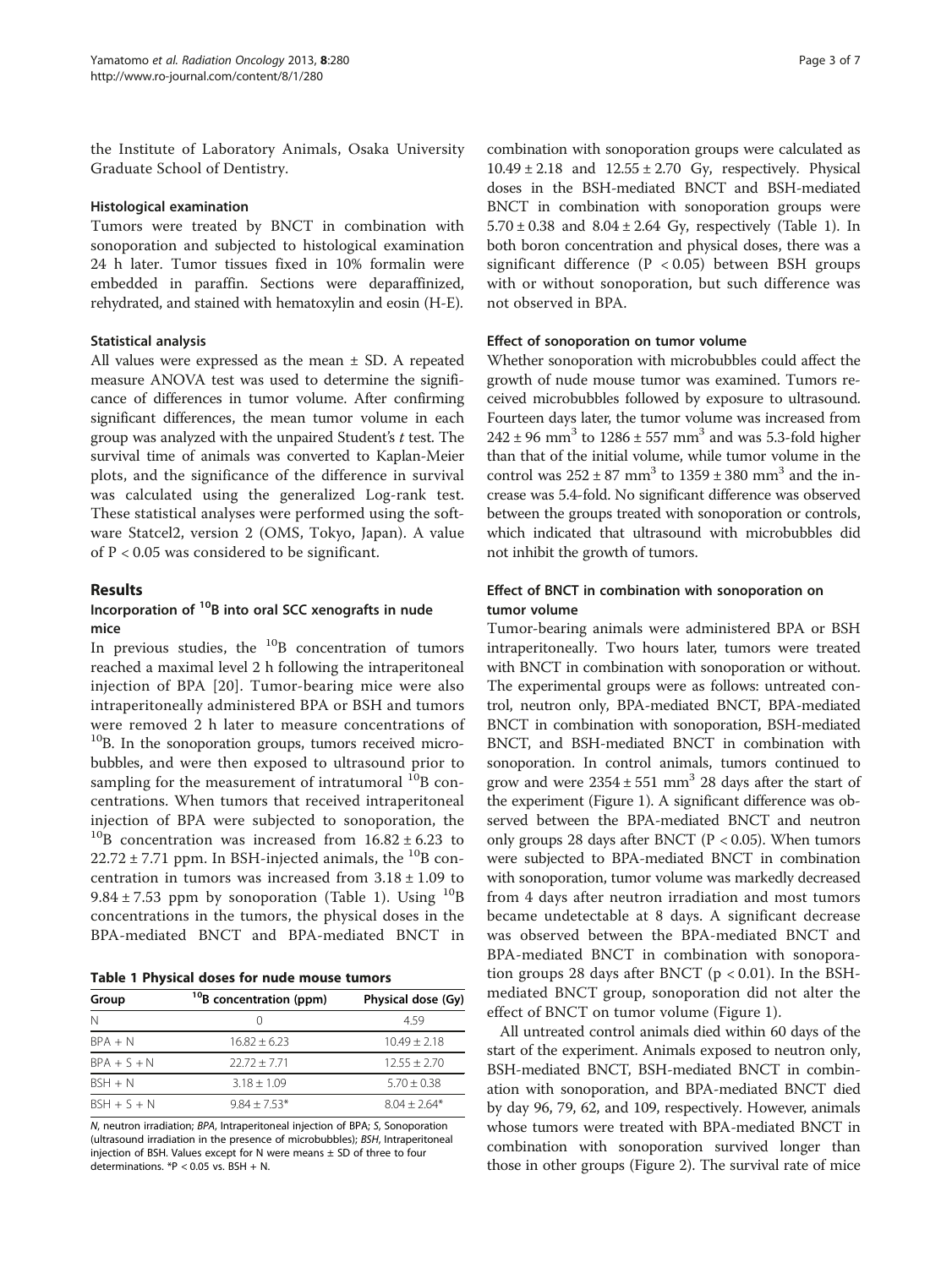<span id="page-3-0"></span>

treated with BPA-mediated BNCT was significantly different from that of mice treated with BPA-mediated BNCT in combination with sonoporation  $(P < 0.05)$ .

The skin on tumors had a normal appearance during the experiment following BPA-mediated BNCT in combination with sonoporation (Figure [3](#page-4-0)). No ulceration was observed in any experimental animal, until the extensive growth of tumors and necrotic changes occurred.

#### Histological examination of BNCT-treated tumors

BNCT-treated and untreated tumors were subjected to histological examination. In control tumors, polyhedral cells had intimate interactions each other, forming a solid mass (Figure [4](#page-5-0)A), and were separated from the covering skin epidermis by connective tissue. When tumors were treated with BPA-mediated BNCT in combination with sonoporation and were observed 24 h later, tumor nests became unclear. Vacuolation of the cytoplasm, fragmentation of nuclei and multinuclear cells were observed (Figure [4](#page-5-0)B). The structure of the covering skin was preserved and the degradation of basal cells was not observed (Figure [4](#page-5-0)C, D).

# Discussion

Since BPA is an analog of phenylalanine, its uptake has been associated with amino acid synthesis in cells and the cell cycle [[21](#page-6-0)-[23\]](#page-6-0). The uptake of BPA has also been shown to be dependent on amino acid transporters such as L-type amino acid transporter 1 (LAT-1) and LAT-4 [[24,25](#page-6-0)]. LAT-negative cells may survive BNCT and cause recurrence. The active transport of BSH has been

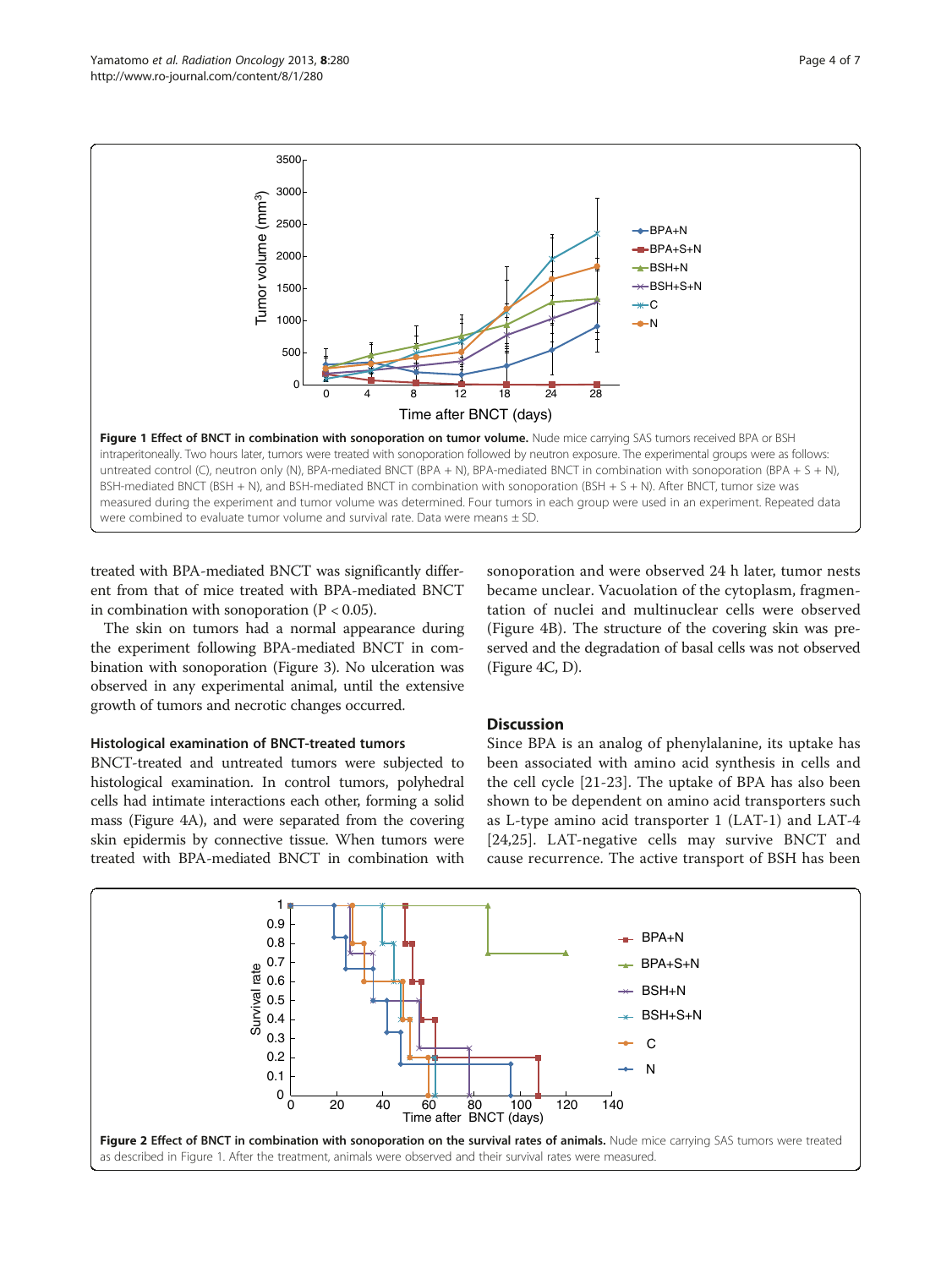<span id="page-4-0"></span>

shown to not occur [\[20](#page-6-0)]. Thus, techniques to improve intracellular <sup>10</sup>B concentrations are required.

Electroporation is one of the methods used to increase the delivery of exogenous molecules into cells and has been shown to be effective in the introduction of drugs, DNA, proteins, dyes, and other molecules into cells both in vitro and in vivo [\[26\]](#page-6-0). The application of electric pulses increased and prolonged the entrapment of BSH in B16F1 melanoma tumors [\[27](#page-6-0)]. However, it requires invasive needle electrode placement into the target tissue to deliver electric pulses. Skin abrasion may be a complication of this procedure. Sonoporation with low intensity ultrasound is another technique used to stimulate cell membrane permeabilization and allow the incorporation of extracellular materials. It offers advantages over electroporation, primarily as a result of its relatively non-invasive nature [\[14\]](#page-6-0). The intensity of ultrasound is within the range of 0.5 to 3  $W/cm<sup>2</sup>$  and is appropriate for medical applications. In the presence of microbubbles, its efficiency on permeability of the cell membrane was shown to markedly increase [\[11](#page-6-0)]. Accordingly, an enhancement in the antitumor effect of chemotherapeutic agents and the delivery of plasmid DNA in vitro and in vivo can be achieved [[12](#page-6-0)-[14](#page-6-0)]. Li et al. [\[13\]](#page-6-0) infected human retinal pigmented epithelial cells with adeno-associated virus under the following ultrasound conditions:  $1.0 \text{ W/cm}^2$ , a duty cycle of 20%, and an exposure period of 20 sec, and found an increase

in the green fluorescent protein-positive rate from 17 to 32%. No damage to cultured cells was observed under our ultrasound conditions of an intensity of  $1 W/cm<sup>2</sup>$  and  $20\%$ duty cycle for 10 sec [\[17\]](#page-6-0). The combination of ultrasound with microbubbles did not inhibit the growth pattern of oral SCC xenografts. Thus, it is unlikely that sonoporation affects the growth of tumors.

We previously reported that the  $^{10}$ B concentration in tumors peaked at approximately 2 h after an intraperitoneal injection of BPA, while BSH did not show a time-dependent increase in  $^{10}$ B concentrations in tumors [[20](#page-6-0)]. In the present study, we performed sonoporation on tumors 2 h after the intraperitoneal administration of BPA, and found that the  $^{10}$ B concentration in tumors was slightly increased. The highest concentration was obtained in the BPA-mediated BNCT group. The effect of sonoporation on  $^{10}$ B concentration was more prominent in BSH-administered animals than in BPA-administered animals, although the basal level of BSH was low. It is likely that sonoporation can enhance the concentrations of BPA and BSH in nude mouse tumors and also the physical doses by neutron irradiation, although the effect on BPA is not remarkable.

Consistent with the results of  $^{10}B$  concentrations achieved in tumors, tumor growth was suppressed more by BPA-mediated BNCT than neutrons only, however, complete remission was not achieved at this physical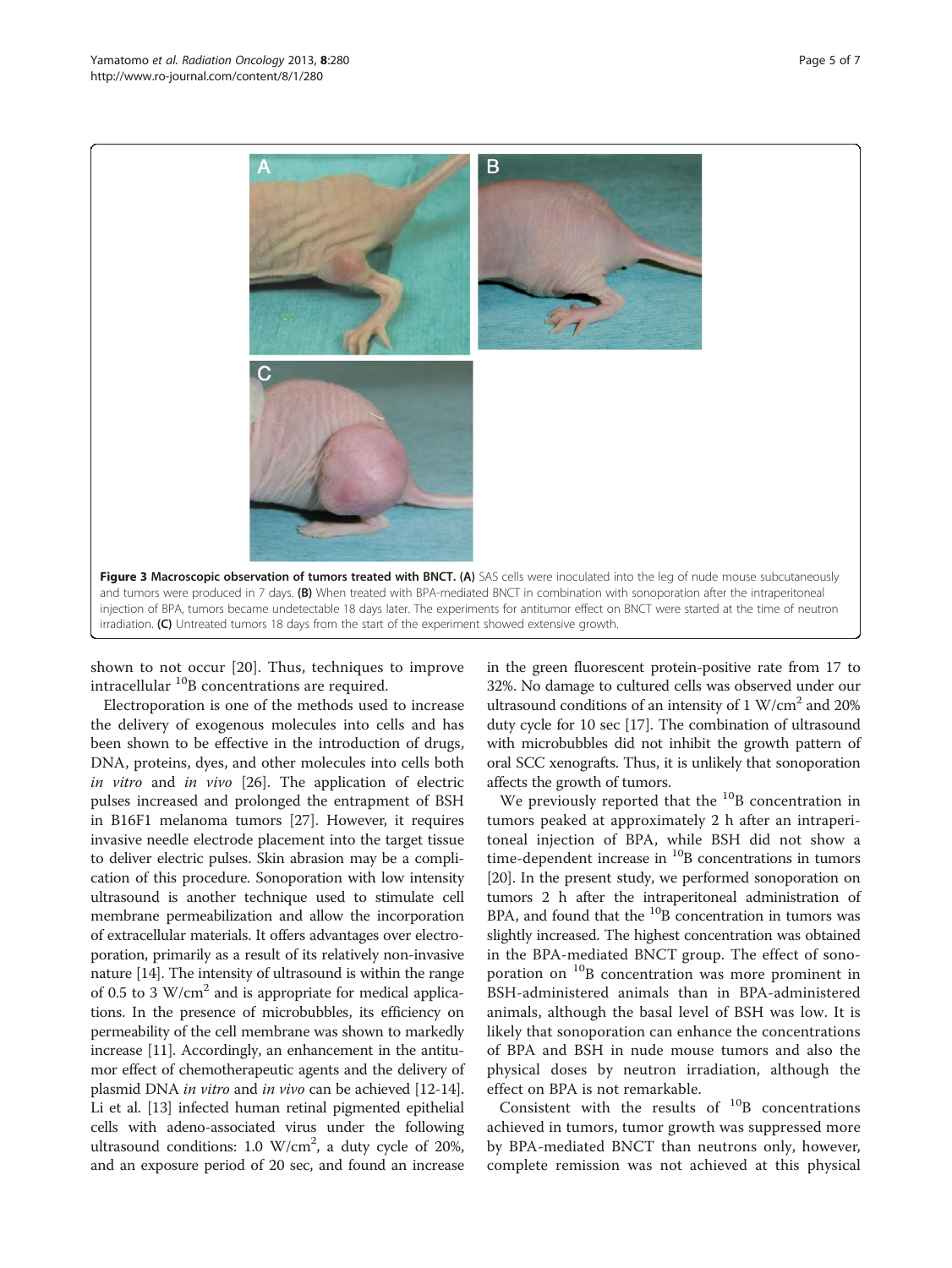<span id="page-5-0"></span>

dose. We found that the increase in intratumoral  $^{10}B$ concentrations by sonoporation was 1.4-fold. Nevertheless, the growth of tumors was markedly suppressed, and most tumors became undetectable 12 days after neutron exposure. Although the amounts of BPA in the tumors did not increase significantly, sonoporation may affect the microlocalization of BPA in tumors and promote the incorporation of BPA into each tumor cell. This contributed to the enhancement in antitumor ability of BPA-mediated BNCT. The BPA levels in quiescent tumor cells and low-LAT-expressing tumor cells may be also improved by sonoporation. Regarding to BSH, sonoporation did not enhance the antitumoral effect of BNCT, probably, which may have been because the concentration of <sup>10</sup>B attained in tumors was very low. Recent studies indicated that BSH could be a source for novel forms of  $^{10}$ B compounds such as BSH-encapsulating liposomes, and transferrin-conjugated polyethylenglycol liposomes encapsulating BSH [\[28](#page-6-0),[29\]](#page-6-0). The effect of sonoporation should be investigated using novel BSH derivatives.

The area exposed to ultrasound was defined by the diameter of the ultrasound transducer. We used a transducer 12 mm in diameter, which completely covered tumor surface, and found a significant effect of BPA-

mediated BNCT. An appropriate transducer should be used to enhance the effect of BNCT and reduce damage to the surrounding tissues. If sonoporation increased the incorporation of BPA into the skin, BNCT may affect its viability. However, no apparent skin damage occurred at the site of sonoporation and cell layers of the epidermis did not degrade histologically (Figures [3](#page-4-0) and 4). The walls of tumor blood vessels were previously shown to have widened interendothelial junctions and a discontinuous or absent basement membrane, which made tumor vessels leaky [\[30](#page-6-0)]. Although aberrant tumor blood vessels allow BPA to reach each tumor cells, this distribution of BPA does not occur in the normal epidermis. More importantly, the expression of LAT is increased in many types of tumor cells [\[26\]](#page-6-0). In this situation, the skin may avoid damage by BNCT, even when sonoporation is applied.

# Conclusions

We demonstrated that sonoporation increased the incorporation of BPA and BSH into oral SCC xenografts in nude mice. The growth of tumors was more suppressed by BPA-mediated BNCT in combination with sonoporation than by BPA-mediated BNCT and the survival rate was